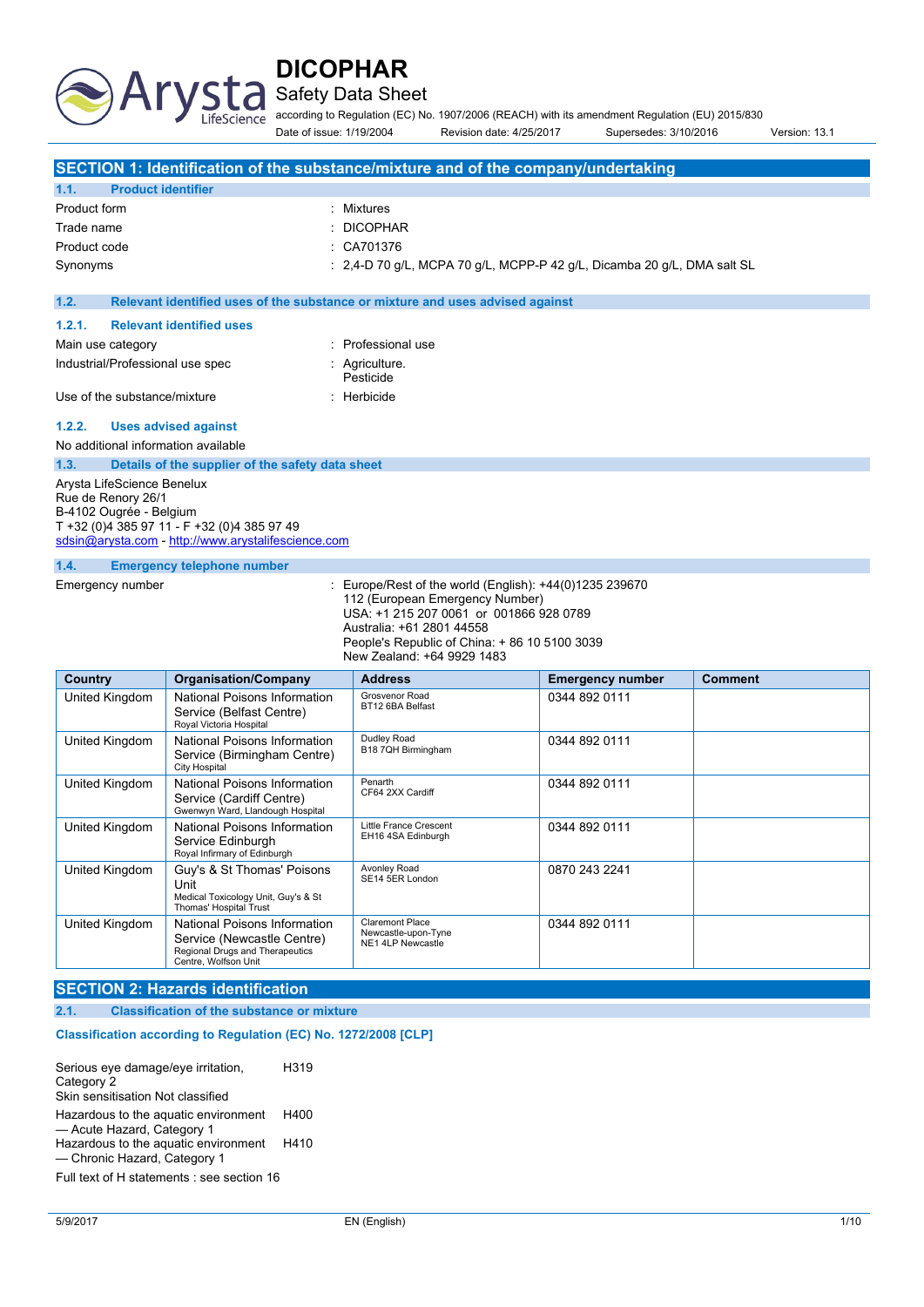## Safety Data Sheet

according to Regulation (EC) No. 1907/2006 (REACH) with its amendment Regulation (EU) 2015/830

**Adverse physicochemical, human health and environmental effects** Causes serious eye irritation. Very toxic to aquatic life with long lasting effects.

### **2.2. Label elements**

**Labelling according to Regulation** (EC) No. 1272/2008 [CLP] Hazard pictograms (CLP) : N A

|                                | GHS07<br>GHS09                                                                                                                                                                                                                                                                                                                                                                                           |
|--------------------------------|----------------------------------------------------------------------------------------------------------------------------------------------------------------------------------------------------------------------------------------------------------------------------------------------------------------------------------------------------------------------------------------------------------|
| CLP Signal word                | : Warning                                                                                                                                                                                                                                                                                                                                                                                                |
| Hazard statements (CLP)        | : H319 - Causes serious eye irritation<br>H410 - Very toxic to aquatic life with long lasting effects                                                                                                                                                                                                                                                                                                    |
| Precautionary statements (CLP) | : P280 - Wear eye protection, protective clothing, protective gloves<br>P305+P351+P338 - IF IN EYES: Rinse cautiously with water for several minutes. Remove<br>contact lenses, if present and easy to do. Continue rinsing<br>P337+P313 - If eye irritation persists: Get medical advice/attention<br>P501 - Dispose of contents/container to Collection point                                          |
| EUH-statements                 | : EUH401 - To avoid risks to human health and the environment, comply with the instructions for<br>use<br>EUH208 - Contains 2,4-D DMA salt. May produce an allergic reaction                                                                                                                                                                                                                             |
| Extra phrases                  | $\therefore$ SP 1 Do not contaminate water with the product or its container (Do not clean application<br>equipment near surface water/Avoid contamination via drains from farmyards and roads)<br>SPe3- To protect aquatic organisms/non-target plants/non-target arthropods/insects respect an<br>unsprayed buffer zone of (distance to be specified) to non-agricultural land/surface water<br>bodies |

#### **2.3. Other hazards**

#### No additional information available

| <b>SECTION 3: Composition/information on ingredients</b> |  |
|----------------------------------------------------------|--|
|                                                          |  |

### **3.1. Substances**

### Not applicable

**3.2. Mixtures**

| <b>Name</b>      | <b>Product identifier</b>                                                 | $\%$        | <b>Classification according to</b><br><b>Regulation (EC) No.</b><br>1272/2008 [CLP]                                                             |
|------------------|---------------------------------------------------------------------------|-------------|-------------------------------------------------------------------------------------------------------------------------------------------------|
| MCPA DMA salt    | (EC Index-No.) 607-052-00-9                                               | $7.7 - 9.2$ | Acute Tox. 4 (Inhalation), H332<br>Acute Tox. 4 (Dermal), H312<br>Acute Tox. 4 (Oral), H302<br>Aquatic Acute 1, H400<br>Aquatic Chronic 1, H410 |
| 2.4-D DMA salt   | (EC Index-No.) 607-040-00-3                                               | $7.4 - 8.9$ | Acute Tox. 4 (Oral), H302<br>Eye Dam. 1, H318<br>Skin Sens. 1, H317<br>Aquatic Chronic 2, H411                                                  |
| MCPP-P DMA salt  | (CAS-No.) 16484-77-8<br>(EC-No.) 240-539-0<br>(EC Index-No.) 607-434-00-5 | $4.7 - 5.6$ | Acute Tox. 4 (Oral), H302<br>Eye Dam. 1, H318<br>Aquatic Chronic 2, H411                                                                        |
| Dicamba DMA salt | (CAS-No.) 2300-66-5<br>(EC-No.) 218-951-7<br>(EC Index-No.) 607-044-00-5  | $2.3 - 2.8$ | Eye Irrit. 2, H319<br>Aquatic Chronic 3, H412                                                                                                   |

Full text of H-statements: see section 16

| <b>SECTION 4: First aid measures</b>             |                                                                                                                                                                                   |
|--------------------------------------------------|-----------------------------------------------------------------------------------------------------------------------------------------------------------------------------------|
| 4.1.<br><b>Description of first aid measures</b> |                                                                                                                                                                                   |
| First-aid measures after inhalation              | : Remove person to fresh air and keep comfortable for breathing.                                                                                                                  |
| First-aid measures after skin contact            | : Wash skin with plenty of water.                                                                                                                                                 |
| First-aid measures after eye contact             | Rinse cautiously with water for several minutes. Remove contact lenses, if present and easy to<br>do. Continue rinsing. If eye irritation persists: Get medical advice/attention. |
| First-aid measures after ingestion               | : Call a poison center or a doctor if you feel unwell.                                                                                                                            |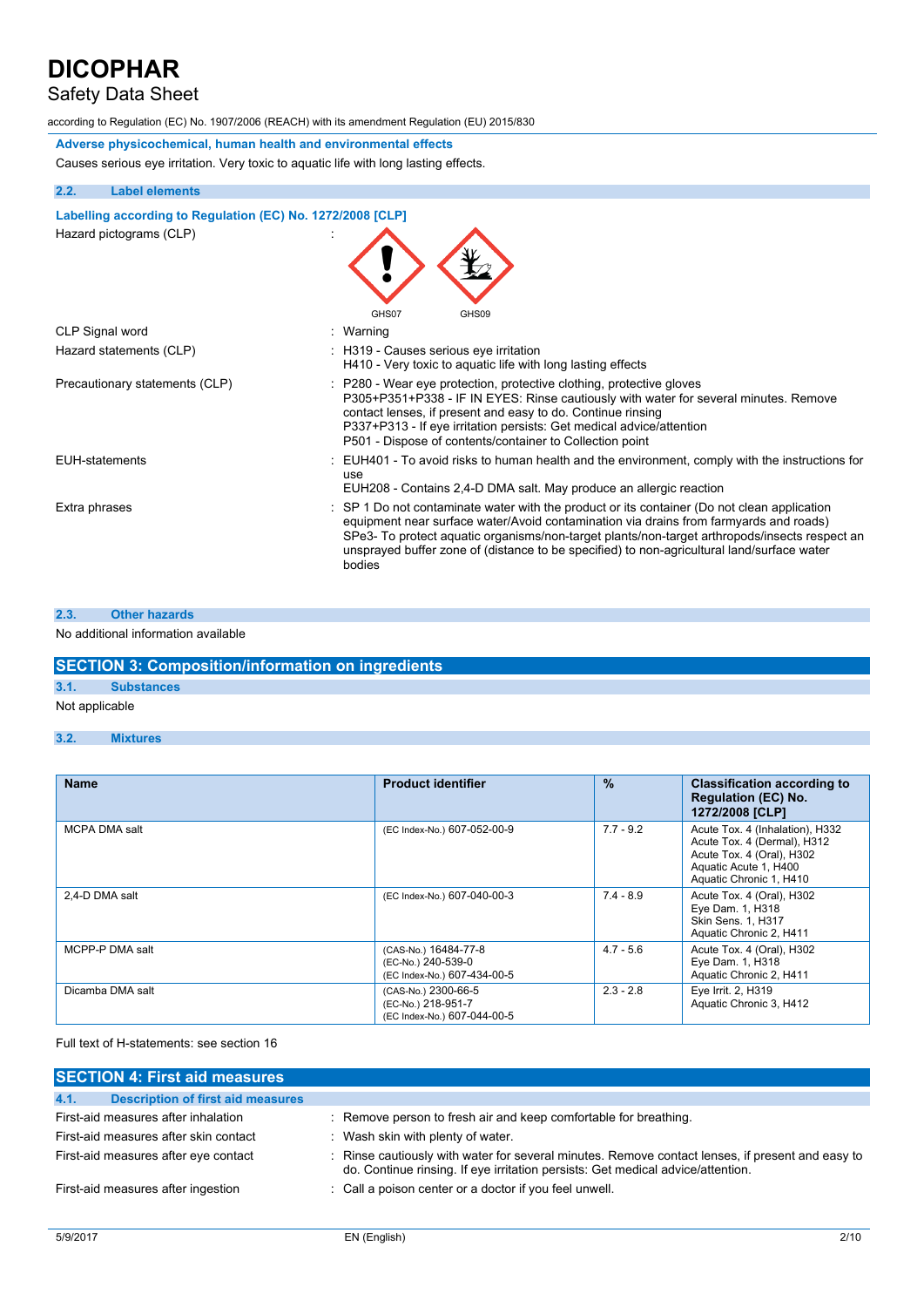## Safety Data Sheet

according to Regulation (EC) No. 1907/2006 (REACH) with its amendment Regulation (EU) 2015/830

| 4.2.                                                       | Most important symptoms and effects, both acute and delayed                |                                                                                                                                                              |  |  |
|------------------------------------------------------------|----------------------------------------------------------------------------|--------------------------------------------------------------------------------------------------------------------------------------------------------------|--|--|
| Symptoms/effects after eye contact                         | $: Eye$ irritation.                                                        |                                                                                                                                                              |  |  |
| 4.3.                                                       | Indication of any immediate medical attention and special treatment needed |                                                                                                                                                              |  |  |
| Treat symptomatically.                                     |                                                                            |                                                                                                                                                              |  |  |
| <b>SECTION 5: Firefighting measures</b>                    |                                                                            |                                                                                                                                                              |  |  |
| 5.1.<br><b>Extinguishing media</b>                         |                                                                            |                                                                                                                                                              |  |  |
| Suitable extinguishing media                               | : Water spray. Dry powder. Foam. Carbon dioxide.                           |                                                                                                                                                              |  |  |
| 5.2.                                                       | Special hazards arising from the substance or mixture                      |                                                                                                                                                              |  |  |
| Hazardous decomposition products in case of<br>fire        | : Toxic fumes may be released.                                             |                                                                                                                                                              |  |  |
| 5.3.<br><b>Advice for firefighters</b>                     |                                                                            |                                                                                                                                                              |  |  |
| Protection during firefighting                             | apparatus. Complete protective clothing.                                   | Do not attempt to take action without suitable protective equipment. Self-contained breathing                                                                |  |  |
| <b>SECTION 6: Accidental release measures</b>              |                                                                            |                                                                                                                                                              |  |  |
| 6.1.                                                       | Personal precautions, protective equipment and emergency procedures        |                                                                                                                                                              |  |  |
| 6.1.1.<br>For non-emergency personnel                      |                                                                            |                                                                                                                                                              |  |  |
| <b>Emergency procedures</b>                                |                                                                            | : Ventilate spillage area. Avoid contact with skin and eyes.                                                                                                 |  |  |
|                                                            |                                                                            |                                                                                                                                                              |  |  |
| 6.1.2.<br>For emergency responders<br>Protective equipment |                                                                            | Do not attempt to take action without suitable protective equipment. For further information<br>refer to section 8: "Exposure controls/personal protection". |  |  |
| 6.2.<br><b>Environmental precautions</b>                   |                                                                            |                                                                                                                                                              |  |  |
| Avoid release to the environment.                          |                                                                            |                                                                                                                                                              |  |  |
| 6.3.                                                       | Methods and material for containment and cleaning up                       |                                                                                                                                                              |  |  |
| For containment                                            | Collect spillage.                                                          |                                                                                                                                                              |  |  |
| Methods for cleaning up                                    | Take up liquid spill into absorbent material.                              |                                                                                                                                                              |  |  |
| Other information                                          |                                                                            | Dispose of materials or solid residues at an authorized site.                                                                                                |  |  |
| <b>Reference to other sections</b><br>6.4.                 |                                                                            |                                                                                                                                                              |  |  |
| For further information refer to section 13.               |                                                                            |                                                                                                                                                              |  |  |
| <b>SECTION 7: Handling and storage</b>                     |                                                                            |                                                                                                                                                              |  |  |
| <b>Precautions for safe handling</b><br>7.1.               |                                                                            |                                                                                                                                                              |  |  |
| Precautions for safe handling                              | protective equipment.                                                      | Ensure good ventilation of the work station. Avoid contact with skin and eyes. Wear personal                                                                 |  |  |
| Hygiene measures                                           | product.                                                                   | Do not eat, drink or smoke when using this product. Always wash hands after handling the                                                                     |  |  |
| 7.2.                                                       | Conditions for safe storage, including any incompatibilities               |                                                                                                                                                              |  |  |
| Storage conditions                                         | Store in a well-ventilated place. Keep cool.                               |                                                                                                                                                              |  |  |
| Storage temperature                                        | Protect from freezing                                                      |                                                                                                                                                              |  |  |
| <b>Specific end use(s)</b><br>7.3.                         |                                                                            |                                                                                                                                                              |  |  |
|                                                            | No additional information available                                        |                                                                                                                                                              |  |  |
| <b>SECTION 8: Exposure controls/personal protection</b>    |                                                                            |                                                                                                                                                              |  |  |
| 8.1.<br><b>Control parameters</b>                          |                                                                            |                                                                                                                                                              |  |  |
| MCPP-P DMA salt (16484-77-8)                               |                                                                            |                                                                                                                                                              |  |  |
| United Kingdom                                             | WEL TWA (mg/m <sup>3</sup> )                                               | 10 mg/ $m3$                                                                                                                                                  |  |  |
| United Kingdom                                             | WEL STEL (mg/m <sup>3</sup> )                                              | $20$ mg/m <sup>3</sup>                                                                                                                                       |  |  |
|                                                            |                                                                            |                                                                                                                                                              |  |  |
|                                                            |                                                                            |                                                                                                                                                              |  |  |

**Appropriate engineering controls:**

Ensure good ventilation of the work station.

### **Hand protection:**

Protective gloves

### **Eye protection:**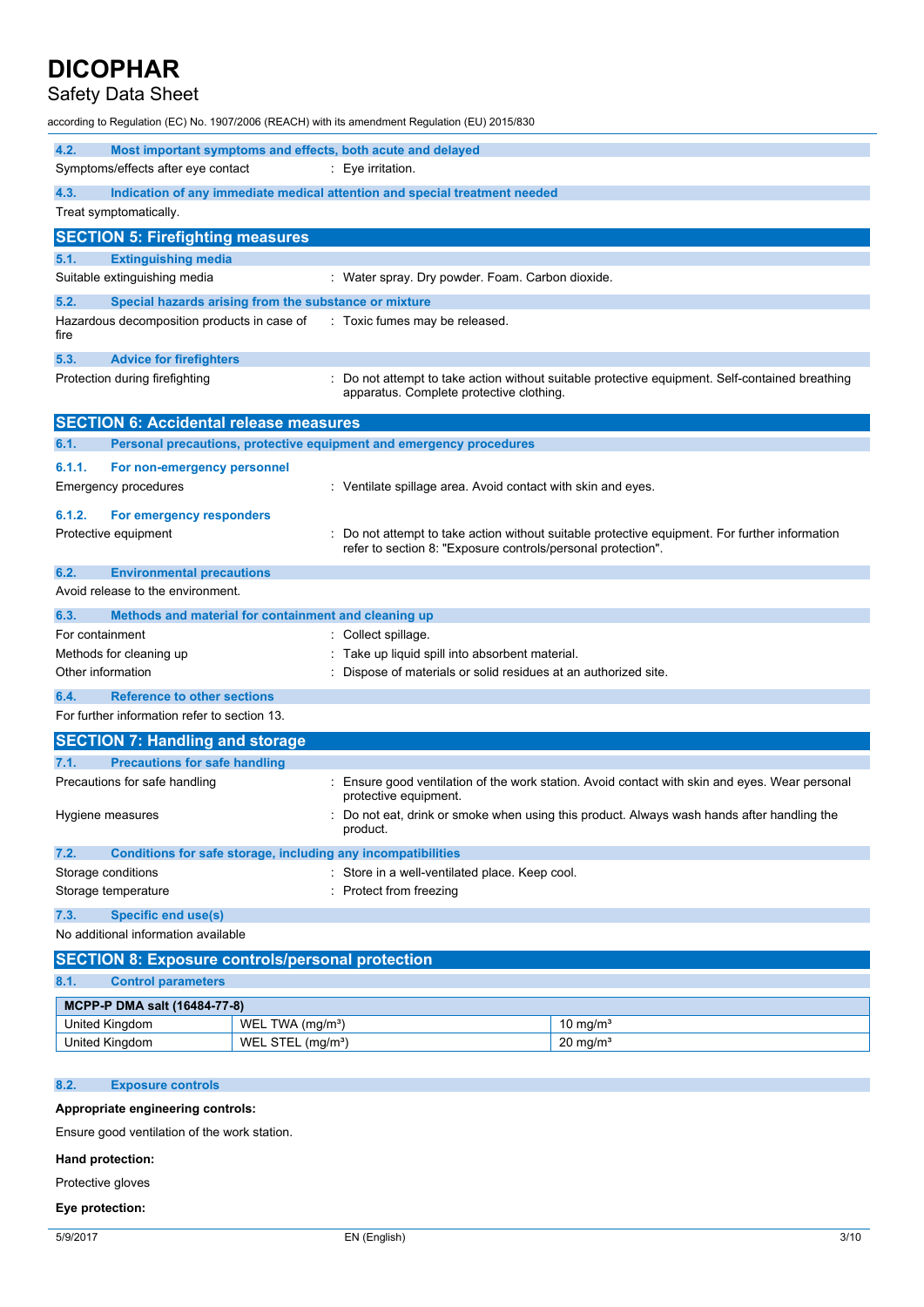### Safety Data Sheet

according to Regulation (EC) No. 1907/2006 (REACH) with its amendment Regulation (EU) 2015/830

Safety glasses

#### **Skin and body protection:**

Wear suitable protective clothing

### **Respiratory protection:**

In case of insufficient ventilation, wear suitable respiratory equipment

#### **Environmental exposure controls:**

Avoid release to the environment.

| <b>SECTION 9: Physical and chemical properties</b>            |                                   |  |  |
|---------------------------------------------------------------|-----------------------------------|--|--|
| Information on basic physical and chemical properties<br>9.1. |                                   |  |  |
| Physical state                                                | : Liquid                          |  |  |
| Colour                                                        | brown.                            |  |  |
| Odour                                                         | : Amine-like.                     |  |  |
| Odour threshold                                               | : No data available               |  |  |
| рH                                                            | $: 9 - 10$                        |  |  |
| Relative evaporation rate (butylacetate=1)                    | : No data available               |  |  |
| Melting point                                                 | Not applicable                    |  |  |
| Freezing point                                                | No data available                 |  |  |
| Boiling point                                                 | : No data available               |  |  |
| Flash point                                                   | $:$ > 110 °C                      |  |  |
| Auto-ignition temperature                                     | : $>603 °C$                       |  |  |
| Decomposition temperature                                     | : No data available               |  |  |
| Flammability (solid, gas)                                     | : Not applicable                  |  |  |
| Vapour pressure                                               | No data available                 |  |  |
| Relative vapour density at 20 °C                              | No data available                 |  |  |
| Relative density                                              | No data available                 |  |  |
| Density                                                       | : 1.065 g/ml (20°C)               |  |  |
| Solubility                                                    | Soluble in water.                 |  |  |
| Log Pow                                                       | No data available                 |  |  |
| Viscosity, kinematic                                          | : 2.337 mm <sup>2</sup> /s (40°C) |  |  |
| Viscosity, dynamic                                            | No data available                 |  |  |
| <b>Explosive properties</b>                                   | Product is not explosive.         |  |  |
| Oxidising properties                                          | No data available                 |  |  |
| <b>Explosive limits</b>                                       | : No data available               |  |  |

### **9.2. Other information**

No additional information available

|                                     | <b>SECTION 10: Stability and reactivity</b>                                                          |  |
|-------------------------------------|------------------------------------------------------------------------------------------------------|--|
| 10.1.                               | <b>Reactivity</b>                                                                                    |  |
|                                     | The product is non-reactive under normal conditions of use, storage and transport.                   |  |
| 10.2.                               | <b>Chemical stability</b>                                                                            |  |
|                                     | Stable under normal conditions.                                                                      |  |
| 10.3.                               | <b>Possibility of hazardous reactions</b>                                                            |  |
|                                     | No dangerous reactions known under normal conditions of use.                                         |  |
| 10.4.                               | <b>Conditions to avoid</b>                                                                           |  |
|                                     | None under recommended storage and handling conditions (see section 7).                              |  |
| 10.5.                               | <b>Incompatible materials</b>                                                                        |  |
| No additional information available |                                                                                                      |  |
| 10.6.                               | <b>Hazardous decomposition products</b>                                                              |  |
|                                     | Under normal conditions of storage and use, hazardous decomposition products should not be produced. |  |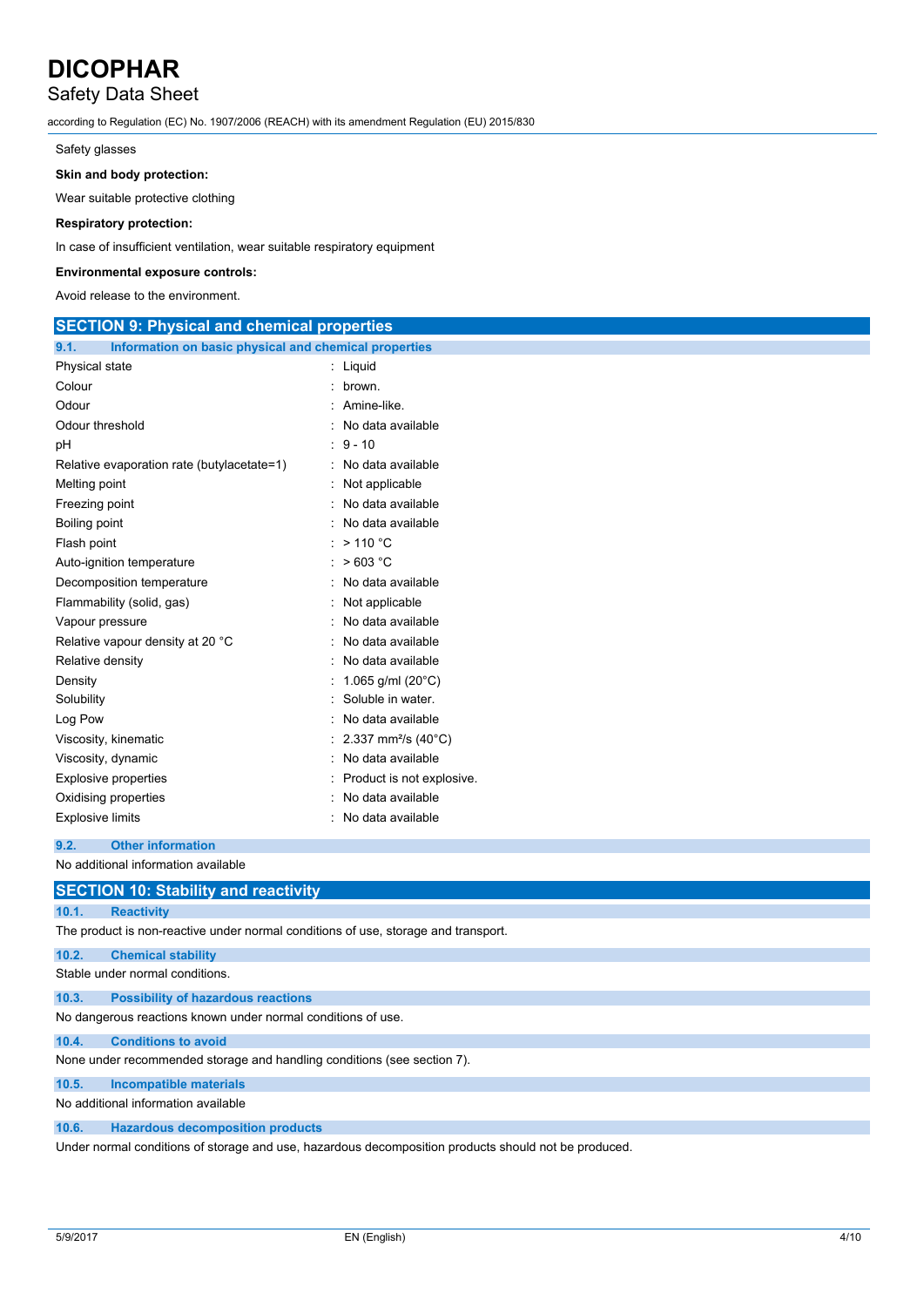## Safety Data Sheet

according to Regulation (EC) No. 1907/2006 (REACH) with its amendment Regulation (EU) 2015/830

| <b>SECTION 11: Toxicological information</b>  |                                            |  |  |
|-----------------------------------------------|--------------------------------------------|--|--|
| 11.1.<br>Information on toxicological effects |                                            |  |  |
| Acute toxicity                                | : Not classified                           |  |  |
| <b>DICOPHAR</b>                               |                                            |  |  |
| LD50 oral rat                                 | > 2000 mg/kg                               |  |  |
| LD50 dermal rat                               | > 2000 mg/kg                               |  |  |
| LC50 inhalation rat (mg/l)                    | not applicable                             |  |  |
| Skin corrosion/irritation                     | : Not classified                           |  |  |
|                                               | pH: 9 - 10                                 |  |  |
| Serious eye damage/irritation                 | Causes serious eye irritation.             |  |  |
|                                               | pH: 9 - 10                                 |  |  |
| Respiratory or skin sensitisation             | : Not classified.                          |  |  |
| Germ cell mutagenicity                        | Not classified<br>٠                        |  |  |
| Carcinogenicity                               | Not classified<br>÷.                       |  |  |
| Reproductive toxicity                         | : Not classified                           |  |  |
| STOT-single exposure                          | : Not classified                           |  |  |
| STOT-repeated exposure                        | : Not classified                           |  |  |
| Aspiration hazard                             | : Not classified                           |  |  |
| <b>DICOPHAR</b>                               |                                            |  |  |
| Viscosity, kinematic                          | 2.337 mm <sup>2</sup> /s (40 $^{\circ}$ C) |  |  |
|                                               |                                            |  |  |

### **SECTION 12: Ecological information 12.1. Toxicity** Ecology - general interval in the secology - general intervals of the very toxic to aquatic life with long lasting effects. **DICOPHAR** LC50 fish 1 > 110 mg/l (96h) EC50 Daphnia 1 > 110 mg/l (48h) ErC50 (algae) > 800 mg/l (72h) ErC50 (other aquatic plants) 0.3 - 1 mg/l (14d Myriophillum spicatum) NOEC (chronic) 0.03 - 0.1 mg/l (14d Myriophillum spicatum) ErC50, Lemna Gibba 68.9 mg/l (7 days)

#### **12.2. Persistence and degradability**

### No additional information available

### **12.3. Bioaccumulative potential**

### No additional information available

### **12.4. Mobility in soil DICOPHAR** Surface tension 69.9 mN/m (20°C) **12.5. Results of PBT and vPvB assessment**

No additional information available

#### **12.6. Other adverse effects**

No additional information available

### **SECTION 13: Disposal considerations**

**13.1. Waste treatment methods**

Waste treatment methods : Dispose of contents/container in accordance with licensed collector's sorting instructions.

### **SECTION 14: Transport information**

In accordance with ADR / RID / IMDG / IATA / ADN

| <b>ADR</b>                       | <b>IMDG</b>     | IATA            | <b>ADN</b>      | <b>RID</b>      |
|----------------------------------|-----------------|-----------------|-----------------|-----------------|
| 14.1.<br><b>UN number</b>        |                 |                 |                 |                 |
| 3082                             | 3082            | 3082            | 3082            | 3082            |
| 14.2.<br>UN proper shipping name |                 |                 |                 |                 |
| ENVIRONMENTALLY                  | ENVIRONMENTALLY | Environmentally | ENVIRONMENTALLY | ENVIRONMENTALLY |
| 5/9/2017                         |                 | EN (English)    |                 | 5/10            |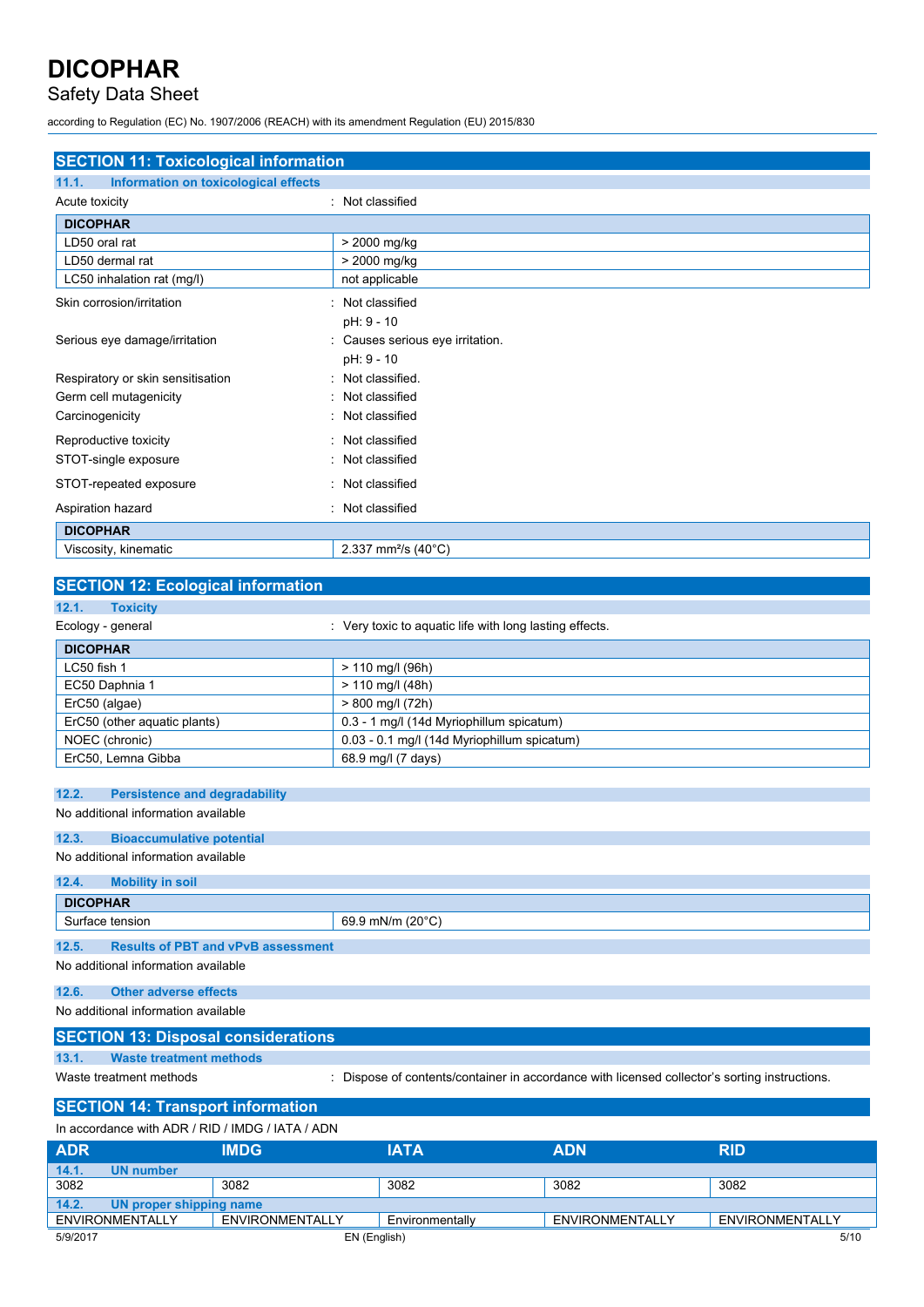## Safety Data Sheet

according to Regulation (EC) No. 1907/2006 (REACH) with its amendment Regulation (EU) 2015/830

| <b>ADR</b>                                                                                                                                        | <b>IMDG</b>                                                                                                                                                         | <b>IATA</b>                                                                                                   | <b>ADN</b>                                                                                                                              | <b>RID</b>                                                                                                                              |
|---------------------------------------------------------------------------------------------------------------------------------------------------|---------------------------------------------------------------------------------------------------------------------------------------------------------------------|---------------------------------------------------------------------------------------------------------------|-----------------------------------------------------------------------------------------------------------------------------------------|-----------------------------------------------------------------------------------------------------------------------------------------|
| <b>HAZARDOUS</b><br>SUBSTANCE, LIQUID,<br>N.O.S.                                                                                                  | <b>HAZARDOUS</b><br>SUBSTANCE, LIQUID,<br>N.O.S.                                                                                                                    | hazardous substance.<br>liquid, n.o.s.                                                                        | <b>HAZARDOUS</b><br>SUBSTANCE, LIQUID,<br>N.O.S.                                                                                        | <b>HAZARDOUS</b><br>SUBSTANCE, LIQUID,<br>N.O.S.                                                                                        |
| <b>Transport document description</b>                                                                                                             |                                                                                                                                                                     |                                                                                                               |                                                                                                                                         |                                                                                                                                         |
| <b>UN 3082</b><br><b>ENVIRONMENTALLY</b><br><b>HAZARDOUS</b><br>SUBSTANCE, LIQUID,<br>N.O.S. (2,4-D DMA salt,<br>MCPA DMA salt), $9$ , III, $(E)$ | <b>UN 3082</b><br><b>ENVIRONMENTALLY</b><br><b>HAZARDOUS</b><br>SUBSTANCE, LIQUID,<br>N.O.S. (2,4-D DMA salt,<br>MCPA DMA salt), 9, III,<br><b>MARINE POLLUTANT</b> | UN 3082 Environmentally<br>hazardous substance.<br>liquid, n.o.s. (2,4-D DMA<br>salt, MCPA DMA salt), 9,<br>Ш | <b>UN 3082</b><br><b>ENVIRONMENTALLY</b><br><b>HAZARDOUS</b><br>SUBSTANCE, LIQUID,<br>N.O.S. (2,4-D DMA salt,<br>MCPA DMA salt), 9, III | <b>UN 3082</b><br><b>ENVIRONMENTALLY</b><br><b>HAZARDOUS</b><br>SUBSTANCE, LIQUID,<br>N.O.S. (2,4-D DMA salt,<br>MCPA DMA salt), 9, III |
| <b>Transport hazard class(es)</b><br>14.3.                                                                                                        |                                                                                                                                                                     |                                                                                                               |                                                                                                                                         |                                                                                                                                         |
| 9                                                                                                                                                 | 9                                                                                                                                                                   | 9                                                                                                             | 9                                                                                                                                       | 9                                                                                                                                       |
|                                                                                                                                                   |                                                                                                                                                                     |                                                                                                               |                                                                                                                                         |                                                                                                                                         |
| 14.4.<br><b>Packing group</b>                                                                                                                     |                                                                                                                                                                     |                                                                                                               |                                                                                                                                         |                                                                                                                                         |
| III                                                                                                                                               | Ш                                                                                                                                                                   | Ш                                                                                                             | Ш                                                                                                                                       | Ш                                                                                                                                       |
| <b>Environmental hazards</b><br>14.5.                                                                                                             |                                                                                                                                                                     |                                                                                                               |                                                                                                                                         |                                                                                                                                         |
| Dangerous for the<br>environment: Yes                                                                                                             | Dangerous for the<br>environment: Yes<br>Marine pollutant: Yes                                                                                                      | Dangerous for the<br>environment: Yes                                                                         | Dangerous for the<br>environment: Yes                                                                                                   | Dangerous for the<br>environment: Yes                                                                                                   |
| No supplementary information available                                                                                                            |                                                                                                                                                                     |                                                                                                               |                                                                                                                                         |                                                                                                                                         |

### **14.6. Special precautions for user**

### **- Overland transport**

| 5/9/2017                                                                   | EN (English)              | 6/10 |
|----------------------------------------------------------------------------|---------------------------|------|
| Special packing provisions (IMDG)                                          | PP <sub>1</sub><br>t.     |      |
| Packing instructions (IMDG)                                                | P001, LP01                |      |
| Excepted quantities (IMDG)                                                 | E <sub>1</sub>            |      |
| Limited quantities (IMDG)                                                  | : 5L                      |      |
| Special provisions (IMDG)                                                  | : 274, 335, 969           |      |
| Transport regulations (IMDG)                                               | : Not subject             |      |
| - Transport by sea                                                         |                           |      |
| EAC code                                                                   | : 3Z                      |      |
| Tunnel restriction code                                                    | Е                         |      |
| Orange plates                                                              | 90<br><b>3082</b>         |      |
| Hazard identification number (Kemler No.)                                  | : 90                      |      |
| Special provisions for carriage - Loading,<br>unloading and handling (ADR) | $\therefore$ CV13         |      |
| Special provisions for carriage - Packages<br>(ADR)                        | : V12                     |      |
| Transport category (ADR)                                                   | : 3                       |      |
| Vehicle for tank carriage                                                  | : AT                      |      |
| Tank code (ADR)                                                            | : LGBV                    |      |
| Portable tank and bulk container special<br>provisions (ADR)               | : TP1, TP29               |      |
| Portable tank and bulk container instructions<br>(ADR)                     | : T4                      |      |
| Mixed packing provisions (ADR)                                             | : MP19                    |      |
| Special packing provisions (ADR)                                           | $:$ PP1                   |      |
| Packing instructions (ADR)                                                 | : P001, IBC03, LP01, R001 |      |
| Excepted quantities (ADR)                                                  | E <sub>1</sub>            |      |
| Limited quantities (ADR)                                                   | 51                        |      |
| Special provisions (ADR)                                                   | : 274, 335, 601, 375      |      |
| Classification code (ADR)                                                  | : M6                      |      |
|                                                                            |                           |      |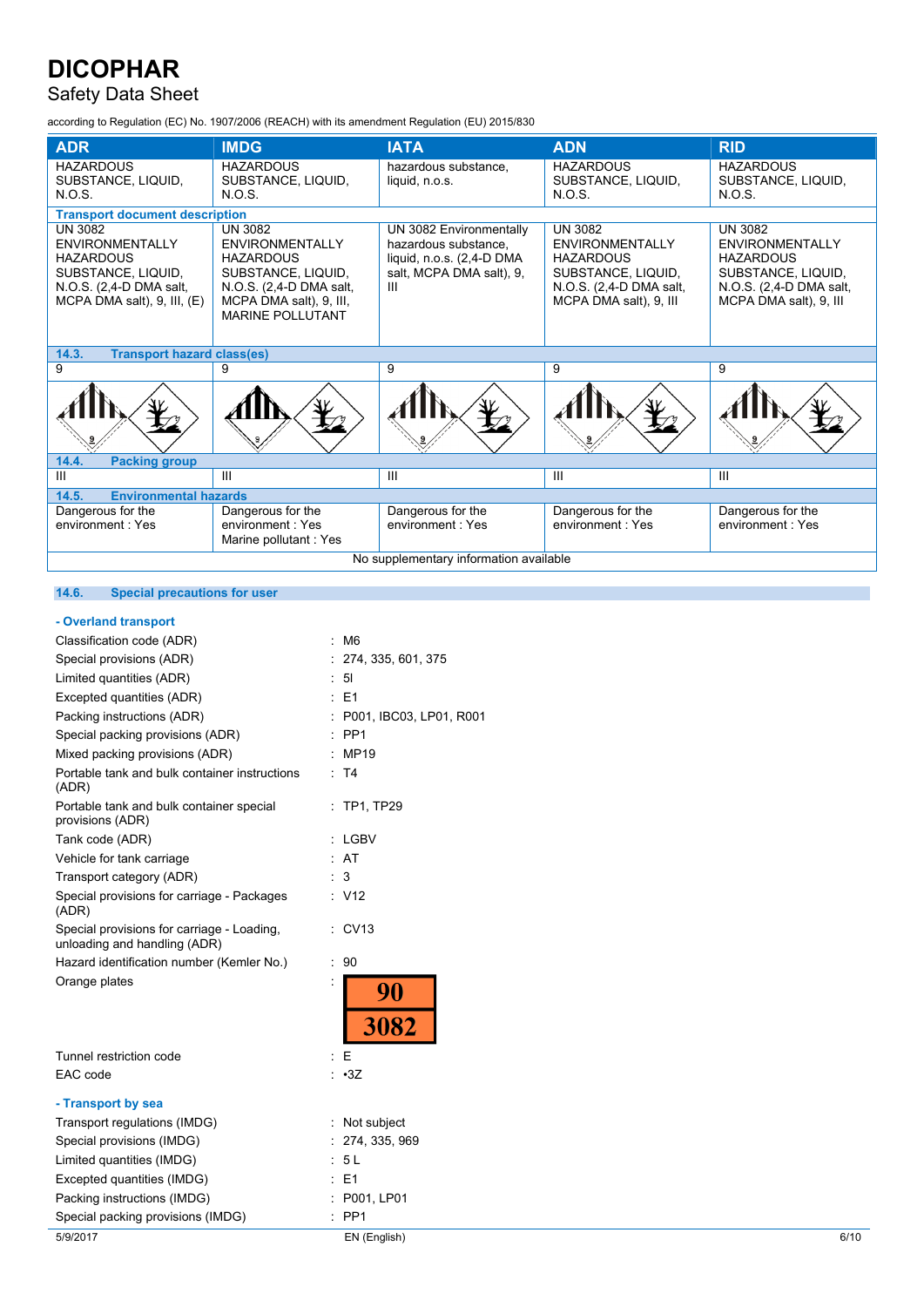## Safety Data Sheet

according to Regulation (EC) No. 1907/2006 (REACH) with its amendment Regulation (EU) 2015/830

| IBC packing instructions (IMDG)                                            | : IBC03                   |
|----------------------------------------------------------------------------|---------------------------|
| Tank instructions (IMDG)                                                   | : T4                      |
| Tank special provisions (IMDG)                                             | $:$ TP2, TP29             |
| EmS-No. (Fire)                                                             | : F-A                     |
| EmS-No. (Spillage)                                                         | $: S-F$                   |
| Stowage category (IMDG)                                                    | : A                       |
| - Air transport                                                            |                           |
| Transport regulations (IATA)                                               | : Not subject             |
| PCA Excepted quantities (IATA)                                             | E1                        |
| PCA Limited quantities (IATA)                                              | : Y964                    |
| PCA limited quantity max net quantity (IATA)                               | 30kgG                     |
| PCA packing instructions (IATA)                                            | 964                       |
| PCA max net quantity (IATA)                                                | 450L                      |
| CAO packing instructions (IATA)                                            | 964                       |
| CAO max net quantity (IATA)                                                | 450L                      |
| Special provisions (IATA)                                                  | : A97, A158, A197         |
| ERG code (IATA)                                                            | : 9L                      |
| - Inland waterway transport                                                |                           |
| Classification code (ADN)                                                  | : M6                      |
| Special provisions (ADN)                                                   | : 274, 335, 375, 601      |
| Limited quantities (ADN)                                                   | : 5 L                     |
| Excepted quantities (ADN)                                                  | : E1                      |
| Carriage permitted (ADN)                                                   | : T                       |
| Equipment required (ADN)                                                   | $:$ PP                    |
| Number of blue cones/lights (ADN)                                          | $\therefore$ 0            |
| - Rail transport                                                           |                           |
| Classification code (RID)                                                  | : M6                      |
| Special provisions (RID)                                                   | : 274, 335, 375, 601      |
| Limited quantities (RID)                                                   | : 5L                      |
| Excepted quantities (RID)                                                  | : E1                      |
| Packing instructions (RID)                                                 | : P001, IBC03, LP01, R001 |
| Special packing provisions (RID)                                           | $:$ PP1                   |
| Mixed packing provisions (RID)                                             | MP19                      |
| Portable tank and bulk container instructions<br>(RID)                     | ∶ T4                      |
| Portable tank and bulk container special<br>provisions (RID)               | : TP1, TP29               |
| Tank codes for RID tanks (RID)                                             | : LGBV                    |
| Transport category (RID)                                                   | : 3                       |
| Special provisions for carriage - Packages<br>(RID)                        | : W12                     |
| Special provisions for carriage - Loading,<br>unloading and handling (RID) | : CW13, CW31              |
| Colis express (express parcels) (RID)                                      | $\therefore$ CE8          |
| Hazard identification number (RID)                                         | : 90                      |
|                                                                            |                           |

**14.7. Transport in bulk according to Annex II of Marpol and the IBC Code**

#### Not applicable

### **SECTION 15: Regulatory information**

**15.1. Safety, health and environmental regulations/legislation specific for the substance or mixture**

### **15.1.1. EU-Regulations**

The following restrictions are applicable according to Annex XVII of the REACH Regulation (EC) No 1907/2006:

| 3. Liquid substances or mixtures which are regarded as dangerous in         | MCPA DMA salt - 2,4-D DMA salt - MCPP-P DMA salt - Dicamba DMA |
|-----------------------------------------------------------------------------|----------------------------------------------------------------|
| accordance with Directive 1999/45/EC or are fulfilling the criteria for any | salt                                                           |
| of the following hazard classes or categories set out in Annex I to         |                                                                |
| Regulation (EC) No 1272/2008                                                |                                                                |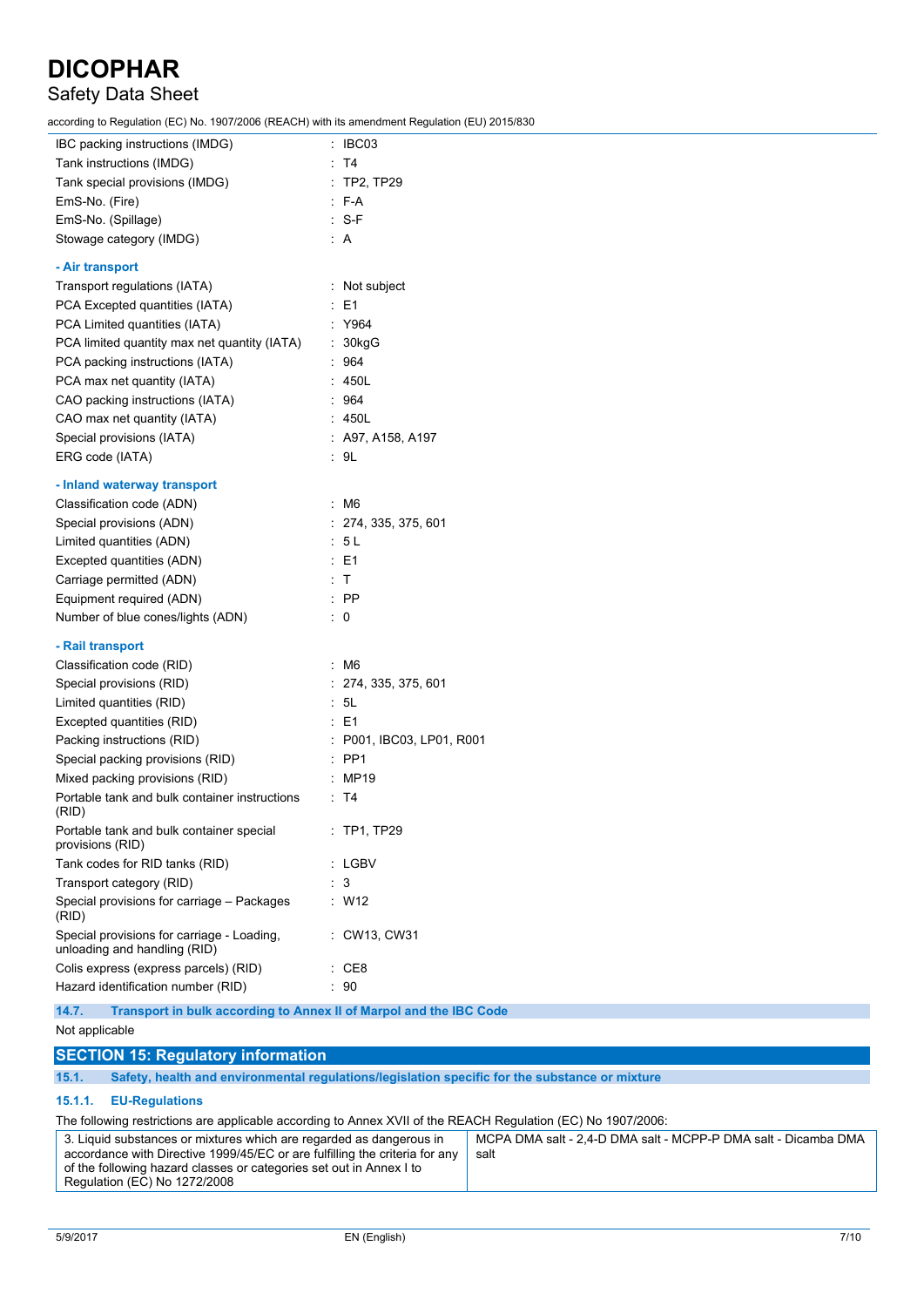### Safety Data Sheet

according to Regulation (EC) No. 1907/2006 (REACH) with its amendment Regulation (EU) 2015/830

| 3(b) Substances or mixtures fulfilling the criteria for any of the following<br>hazard classes or categories set out in Annex I to Regulation (EC) No<br>1272/2008: Hazard classes 3.1 to 3.6, 3.7 adverse effects on sexual<br>function and fertility or on development, 3.8 effects other than narcotic<br>effects, $3.9$ and $3.10$ | DICOPHAR - MCPA DMA salt - 2.4-D DMA salt - MCPP-P DMA salt -<br>Dicamba DMA salt |
|----------------------------------------------------------------------------------------------------------------------------------------------------------------------------------------------------------------------------------------------------------------------------------------------------------------------------------------|-----------------------------------------------------------------------------------|
| 3(c) Substances or mixtures fulfilling the criteria for any of the following<br>hazard classes or categories set out in Annex I to Regulation (EC) No<br>1272/2008: Hazard class 4.1                                                                                                                                                   | DICOPHAR - MCPA DMA salt - 2.4-D DMA salt - MCPP-P DMA salt -<br>Dicamba DMA salt |
|                                                                                                                                                                                                                                                                                                                                        |                                                                                   |

Contains no substance on the REACH candidate list

Contains no REACH Annex XIV substances

### **15.1.2. National regulations**

No additional information available

#### **15.2. Chemical safety assessment**

No chemical safety assessment has been carried out

### **SECTION 16: Other information**

| Indication of changes: |                                                                               |        |                 |
|------------------------|-------------------------------------------------------------------------------|--------|-----------------|
| <b>Section</b>         | <b>Changed item</b>                                                           | Change | <b>Comments</b> |
|                        | Classification code (RID)                                                     | Added  |                 |
|                        | Packing group (RID)                                                           | Added  |                 |
|                        | Special provisions (RID)                                                      | Added  |                 |
|                        | Limited quantities (RID)                                                      | Added  |                 |
|                        | Excepted quantities (RID)                                                     | Added  |                 |
|                        | Packing instructions (RID)                                                    | Added  |                 |
|                        | Special packing provisions (RID)                                              | Added  |                 |
|                        | Mixed packing provisions (RID)                                                | Added  |                 |
|                        | Number of blue cones/lights<br>(ADN)                                          | Added  |                 |
|                        | Equipment required (ADN)                                                      | Added  |                 |
|                        | Carriage permitted (ADN)                                                      | Added  |                 |
|                        | Excepted quantities (ADN)                                                     | Added  |                 |
|                        | Limited quantities (ADN)                                                      | Added  |                 |
|                        | Danger labels (ADN)                                                           | Added  |                 |
|                        | Classification code (ADN)                                                     | Added  |                 |
|                        | Proper Shipping Name (RID)                                                    | Added  |                 |
|                        | Hazard identification number<br>(RID)                                         | Added  |                 |
|                        | Colis express (express parcels)<br>(RID)                                      | Added  |                 |
|                        | Special provisions for carriage -<br>Loading, unloading and handling<br>(RID) | Added  |                 |
|                        | Special provisions for carriage -<br>Packages (RID)                           | Added  |                 |
|                        | Transport category (RID)                                                      | Added  |                 |
|                        | Tank codes for RID tanks (RID)                                                | Added  |                 |
|                        | Portable tank and bulk container<br>special provisions (RID)                  | Added  |                 |
|                        | Portable tank and bulk container<br>instructions (RID)                        | Added  |                 |
|                        | UN-No. (RID)                                                                  | Added  |                 |
|                        | ERG code (IATA)                                                               | Added  |                 |
|                        | Special provisions (IATA)                                                     | Added  |                 |
|                        | CAO max net quantity (IATA)                                                   | Added  |                 |
|                        | CAO packing instructions (IATA)                                               | Added  |                 |
|                        | PCA max net quantity (IATA)                                                   | Added  |                 |
|                        | PCA packing instructions (IATA)                                               | Added  |                 |
|                        | PCA limited quantity max net<br>quantity (IATA)                               | Added  |                 |
|                        | PCA Limited quantities (IATA)                                                 | Added  |                 |
|                        | PCA Excepted quantities (IATA)                                                | Added  |                 |
|                        | Hazard labels (IATA)                                                          | Added  |                 |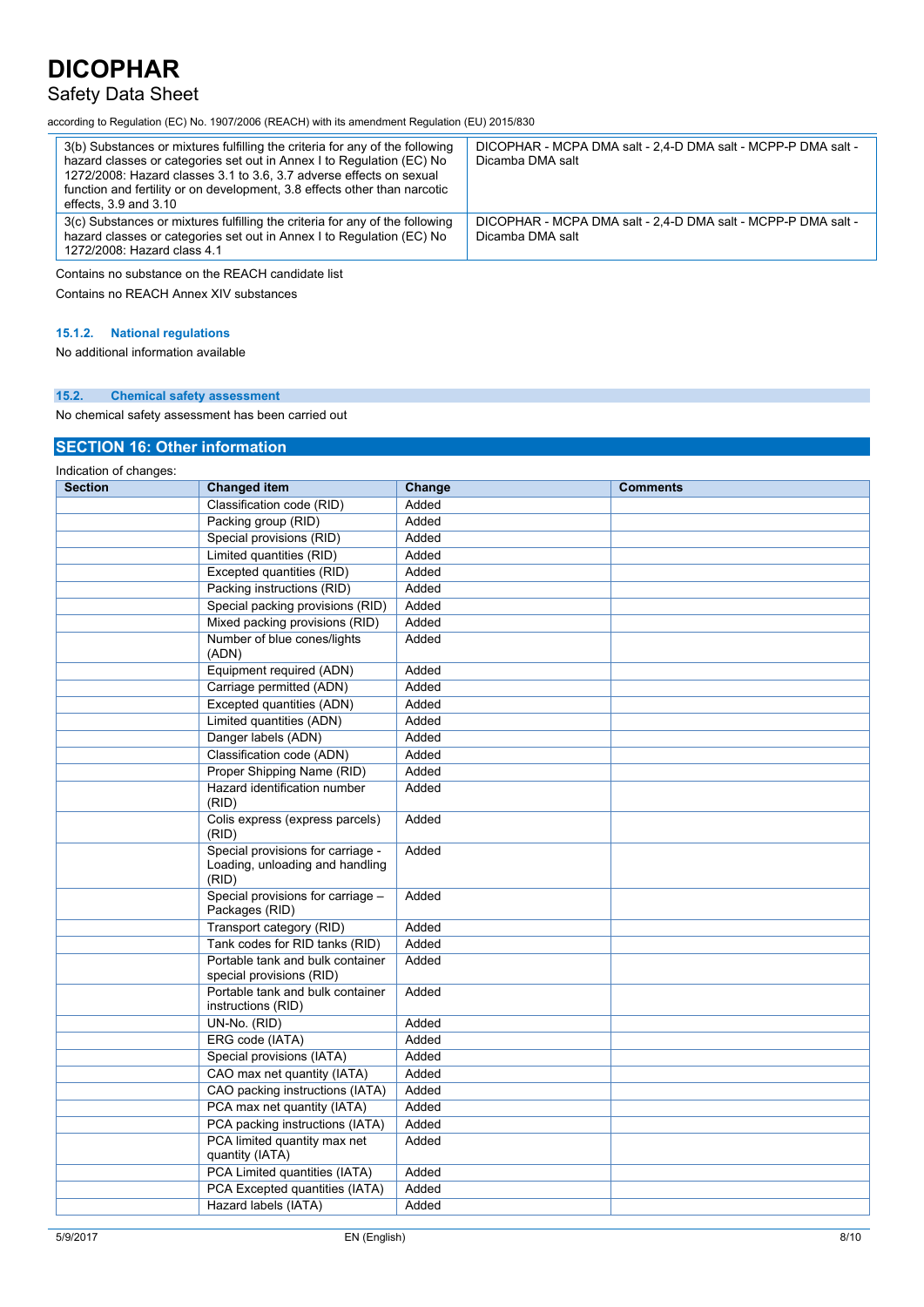## Safety Data Sheet

according to Regulation (EC) No. 1907/2006 (REACH) with its amendment Regulation (EU) 2015/830

|              | Proper Shipping Name (IATA)                                           | Added    |  |
|--------------|-----------------------------------------------------------------------|----------|--|
|              | Flash point (IMDG)                                                    | Added    |  |
|              | Proper Shipping Name (IMDG)                                           | Added    |  |
|              | Danger labels (IMDG)                                                  | Added    |  |
|              | EmS-No. (Spillage)                                                    | Added    |  |
|              | EmS-No. (Fire)                                                        | Added    |  |
|              | Limited quantities (IMDG)                                             | Added    |  |
|              | Stowage category (IMDG)                                               | Added    |  |
|              | Tank special provisions (IMDG)                                        | Added    |  |
|              | Tank instructions (IMDG)                                              | Added    |  |
|              | IBC packing instructions (IMDG)                                       | Added    |  |
|              | Excepted quantities (IMDG)                                            | Added    |  |
|              | Special provisions (IMDG)                                             | Added    |  |
|              | Special provisions for carriage -                                     | Added    |  |
|              | Loading, unloading and handling<br>(ADR)                              |          |  |
|              | Special provisions for carriage -<br>Packages (ADR)                   | Added    |  |
|              | Tank code (ADR)                                                       | Added    |  |
|              | Portable tank and bulk container<br>special provisions (ADR)          | Added    |  |
|              | Portable tank and bulk container                                      | Added    |  |
|              | instructions (ADR)                                                    |          |  |
|              | Mixed packing provisions (ADR)                                        | Added    |  |
|              | Special packing provisions<br>(ADR)                                   | Added    |  |
|              | Vehicle for tank carriage                                             | Added    |  |
|              | Packing instructions (ADR)                                            | Added    |  |
|              | Supersedes                                                            | Modified |  |
|              | Revision date                                                         | Modified |  |
| 2.1          | Classification according to<br>Regulation (EC) No. 1272/2008<br>[CLP] | Modified |  |
| 2.2          | <b>EUH-statements</b>                                                 | Modified |  |
| 2.2          | Hazard pictograms (CLP)                                               | Modified |  |
| 2.2          | Hazard statements (CLP)                                               | Modified |  |
| 12.1         | NOEC (chronic)                                                        | Added    |  |
| 12.1         | ErC50 (other aquatic plants)                                          | Modified |  |
| 14.1         | UN-No. (ADN)                                                          | Added    |  |
| 14.1         | UN-No. (ADR)                                                          | Added    |  |
| 14.1         | UN-No. (IMDG)                                                         | Added    |  |
| 14.1         | UN-No. (IATA)                                                         | Added    |  |
| 14.2         | Proper Shipping Name (ADN)                                            | Added    |  |
| 14.2         | Proper Shipping Name (ADR)                                            | Added    |  |
| 14.3         | Danger labels (RID)                                                   | Added    |  |
| 14.3         | Danger labels (ADR)                                                   | Added    |  |
| 14.4         | Packing group (ADN)                                                   | Added    |  |
| 14.4         | Packing group (IATA)                                                  | Added    |  |
| 14.4         | Packing group (IMDG)                                                  | Added    |  |
| 14.4         | Packing group (ADR)                                                   | Added    |  |
| 14.6         | Special provisions (ADN)                                              | Added    |  |
| 14.6         | Special packing provisions<br>(IMDG)                                  | Added    |  |
| 14.6         | Packing instructions (IMDG)                                           | Added    |  |
| 14.6         | Transport category (ADR)                                              | Added    |  |
| 14.6         | Special provisions (ADR)                                              | Added    |  |
| 14.6         | EAC code                                                              | Added    |  |
| 14.6         | Excepted quantities (ADR)                                             | Added    |  |
| 14.6         | Limited quantities (ADR)                                              | Added    |  |
| 14.6         | Tunnel restriction code                                               | Added    |  |
| 14.6         | Hazard identification number<br>(Kemler No.)                          | Added    |  |
| 14.6         | Classification code (ADR)                                             | Added    |  |
| 14.6         | Transport regulations (ADR)                                           | Removed  |  |
| Data sources | : dRR dossier.                                                        |          |  |

Data sources